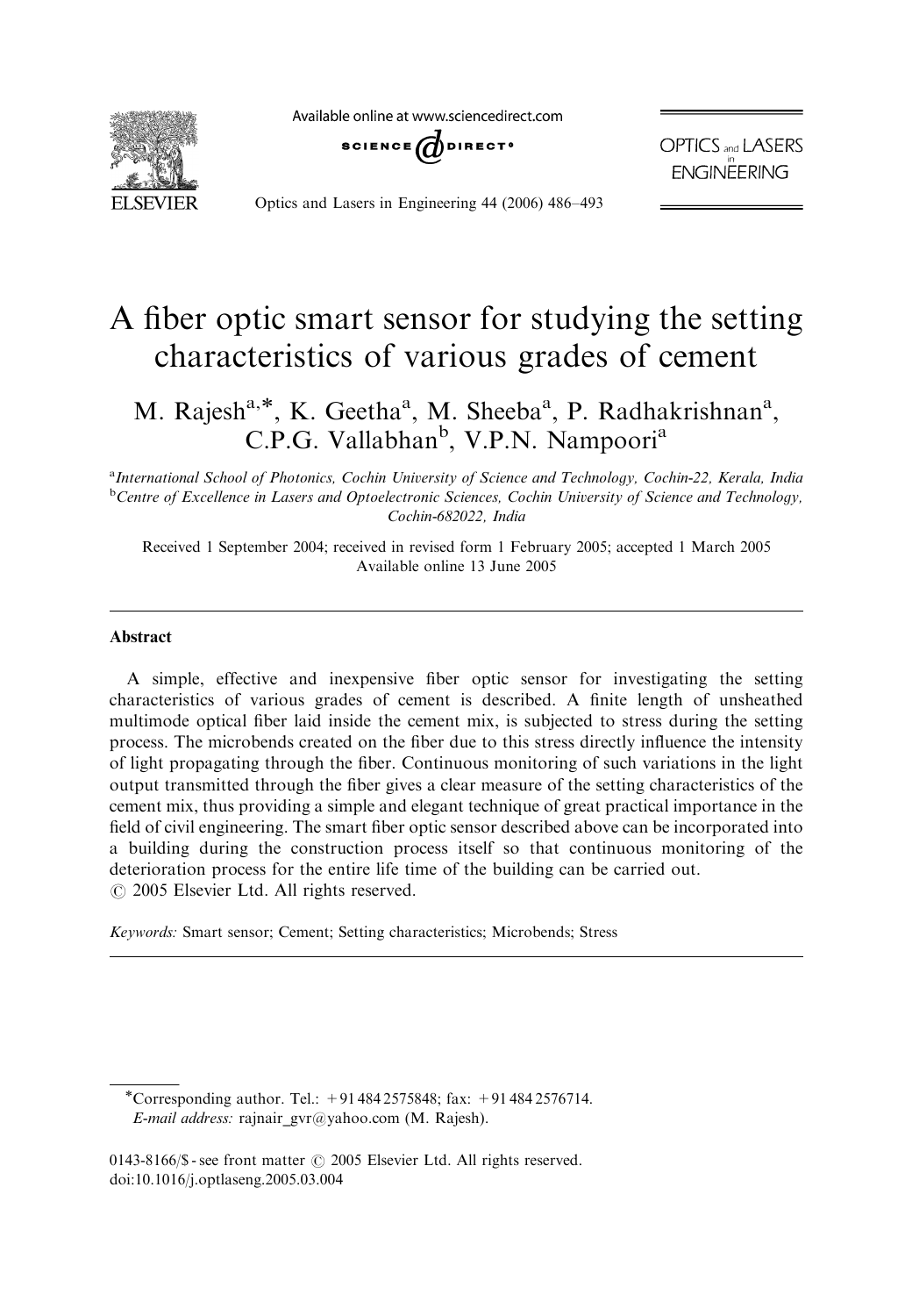# 1. Introduction

Over the last century, concrete  $[1,2]$  has changed the way we dwell on this planet. It has been established as the most popular building material with unmatched properties. It is such a familiar material that quite often we ignore the remarkable process by which cement and water are mixed with a wide range of aggregates to form a plastic mass which ultimately sets into a strong and durable material.

Moisture or water plays an important role in the setting and strength development of concrete. The cement hardening is due to the chemical process called hydration. This means that the silicate and aluminate [\[3\]](#page-7-0) minerals in the cement react and combine with water to produce the 'glue' that holds together the aggregate which forms the concrete. The water–cement ratio is always much in excess of that required for hydration of the cement in the attainment of its final form in the concrete. The excess water used for workability will be lost as the cement gradually attains its final form. The cement paste has several other important properties such as strength and porosity, which are determined by the ratio of water to cement in the original mix. The water–cement ratio is an index of strength and design of cement mixes. The lower the water cement ratio, the higher will be the strength of the hardened paste and that of the concrete.

Many studies have been done in the past for the optimization of cement paste used for civil structures [\[4–6\]](#page-7-0). Conventional techniques for the measurement of setting time of cement mix are by using the Vicat and Gillmore needles [\[1,2\]](#page-7-0). These measurements can provide only the initial and final setting time. Since the characteristics may change from batch to batch of the same grade of cement it is very important to study the setting behavior of the cement paste. There are many chemical and physical reactions taking place during the setting of concrete, which are not fully understood till now. This is due to the fact that wide ranges of chemical substances exist in the cement. The chemical reactions may continue slowly over a long period of time and others may be initiated by elements in the environment in to which concrete is subsequently exposed. For these studies, continuous measurement of these settings and curing characteristics of cement are very important. Conventional methods do not provide continuous measurement of setting characteristics. But with the present fiber optic sensor we can continuously monitor setting and hardening pattern of different grades of cement.

Optical fiber sensors are capable of playing an important role in the health monitoring of civil structures such as bridges [\[7\]](#page-7-0), dams [\[8\],](#page-7-0) buildings and so on. The main features of the optical fiber sensor are its immunity from electromagnetic noise, very good sensitivity and compactness [\[9\].](#page-7-0) Since optical fibers are very sensitive to strain and bending losses, a variety of intensity modulated sensors can be used to carry out in situ studies of civil structures [\[10\].](#page-7-0) Studies have been carried out to determine the cracks in concrete structures using displacement techniques [\[11\]](#page-7-0). Moreover, many interferometric sensors based on Bragg gratings have been developed for more sensitive measurements, such as vibrations and strain [\[12,13\].](#page-7-0) Distributed fiber optic sensors can also be used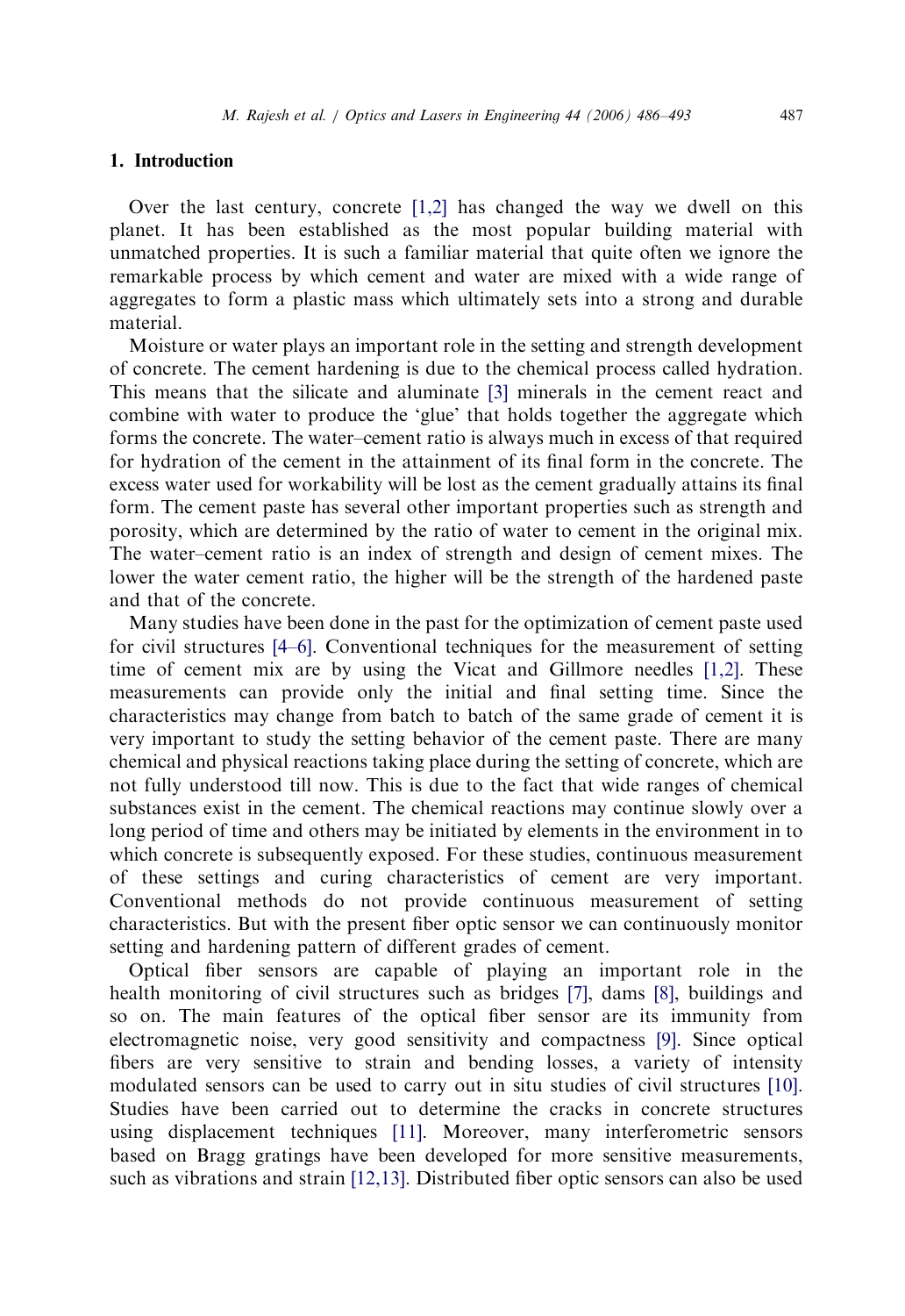as smart sensors for the determination of cracks in concrete structures [\[14,15\].](#page-7-0) The optical fiber sensor can be incorporated into such structures during their construction or can be adhered to them after the completion of construction. The sensitivity of the sensor largely depends on the bonding properties of the construction materials [\[2\]](#page-7-0).

The main advantage of the present method is that no mechanical parts are involved in the measurements, and this reduces the instrumental error to a great extent. Moreover, the experimental setup is very simple and straightforward and this can be installed at the work site with no sophisticated instruments for measurements. Commonly available high-luminescent LEDs and photodiodes can be employed for these studies, which make the sensor very cost effective. The use of plastic optical fiber will further reduce the cost considerably.

# 2. Setting and hardening of cement paste

Setting is described as the stiffening of the cement paste, i.e. setting refers to a transition from fluid to a rigid state. In current practice, the terms 'initial setting' and 'final setting' are used to describe the stages of setting, which take place within 10 hours. The setting process is accompanied by temperature changes in cement paste. Initial set corresponds to a rapid rise in temperature and final set to a peak in temperature. The usual method for finding the setting time of cement is by Vicat apparatus. Usually a measure of the above-said two setting times, viz the initial and the final setting times follow a definite procedure. The period elapsing between the time when water is added to the cement and the time at which the Vicat needle fails to pierce the test block by  $5+0.5$  mm is taken as the initial setting time [\[2\].](#page-7-0) The period elapsing between the time when water is added to the cement and the time at which the needle makes an impression on the surface of the test block while the attachment fails to do so is taken as final setting time [\[2\]](#page-7-0). Typically, the initial setting value for ordinary porcelain cement should be higher than 30 min while final setting time should be less than 600 min [\[2\]](#page-7-0).

This means that in the usual description, the setting of the cement will be completed within 600 min. However, the dynamics of cement setting continues with time to more than 600 min, the characteristics of which cannot be studied using the Vicat apparatus. This is one of the important drawbacks of the vicat-based measurements. Since the Vicat measurements provide only the information about the setting times within 600 min, the curing and rapidity with which cement achieves hardness with different environmental conditions cannot be studied. Although, during the setting process, the paste acquires some strength, for practical purposes, it is the hardening, which indicates the gain of strength of set cement paste. The speed of setting and rapidity of hardening are entirely independent of one another. Using conventional techniques, the speed of setting and hardening cannot be traced. The fiber optic-based measurements will be helpful to study the complete setting characteristics of the cement paste.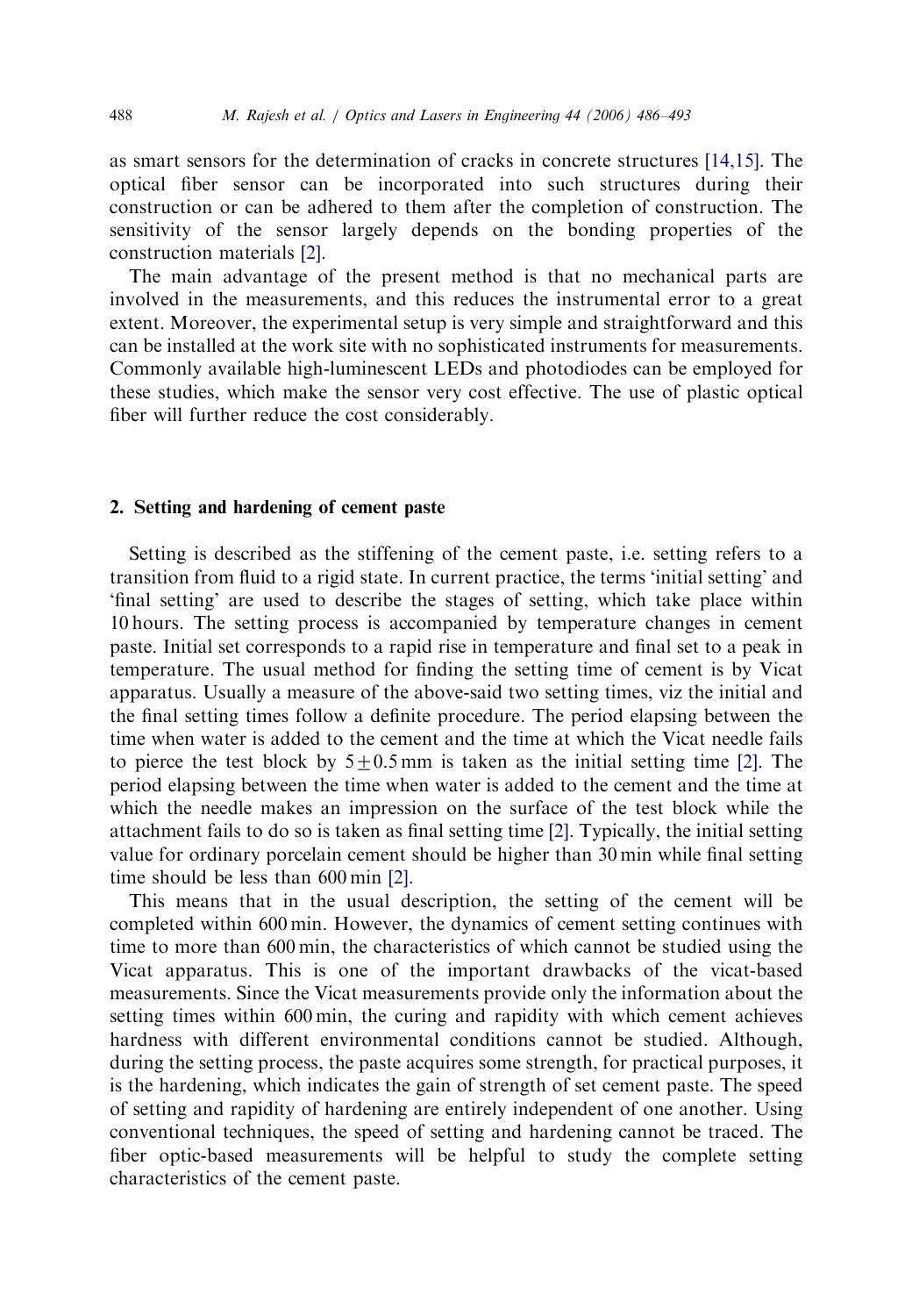# 3. Principle

The basic principle underlying the sensor is that as the cement sets, it exerts a stress on the sensing fiber, which is laid within the cement paste. This stress induces strain on the optical fiber, which can be thought of as a series of aperiodic microbends on the surface of the fiber. This in turn changes the characteristics of the light signal transmitted through the fiber and can be viewed as stress-induced modulation of light in the fiber. By monitoring the intensity variation with time we can accurately determine the cement setting rate. This can be used as an effective tool for quality testing of commercially available cements of different grades.

Microbends on the fiber arise as the variable pressure exerted on it distorts the fiber [\[16–18\]](#page-7-0). These bends are so small that the bend radii are of the order of the diameter of the fiber. If the mechanical perturbation is severe, a major part of the light is coupled to the cladding and is lost as radiation modes. Essentially, a continuous succession of such small bends may cause a significant enhancement of attenuation in the fiber (Fig. 1) .The small variations in the core diameter due to stress-induced deformation on the fiber during the setting of the cement mix, give rise to a scattering mechanism, which accounts for part of the loss. The microbends formed cause the coupling of energy between various guided modes and leaky modes (both cladding and radiation modes), the latter giving rise to a loss during transmission of light.

#### 4. Experimental setup

The experimental setup essentially consists of a super luminescent LED source, a certain length of multimode plastic clad silica fiber (200/230 *m*m) and a photo detector. The epoxy lens of the commercially available LED  $(\lambda = 670 \text{ nm.})$  is



Fig. 1. Stress-induced microbends in an optical fiber.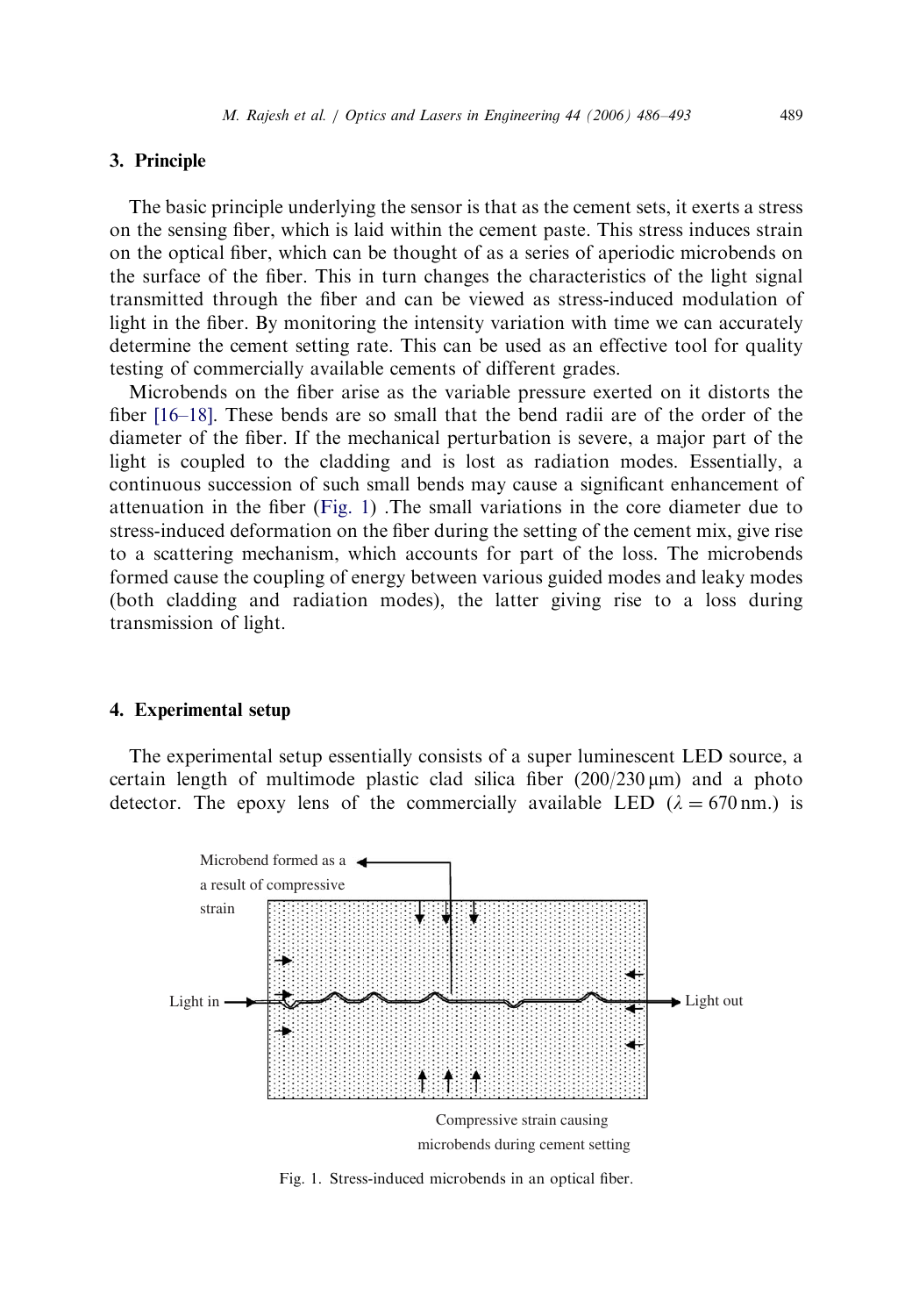

Fig. 2. Experimental setup.



Fig. 3. Schematic of the sensing head.

removed and the end face is thoroughly polished, so as to help to make a very efficient coupling to the fiber. The experimental setup is as shown in Fig. 2.

Initially the sheath in the sensing region of the fiber is removed. This ensures the development of microbends on the fiber due to local strain. The ends of the fiber are polished to obtain efficient coupling to the LED and the power meter. The whole setup is aligned perfectly with one or two loops of the fiber residing in the cement container (size  $12 \text{ cm} \times 9 \text{ cm}$ ) as shown in Fig. 3. The total length of the fiber within the cement mix is around 15 cm. This looping provides a greater surface area so as to enhance the sensitivity. The fiber is placed in such a manner that its unsheathed sensing region is well within the container. A cement mixture with a specific water cement ratio (cement:water is 4:1) is made and it is poured into the container such that it fully covers the sensing region. Only a small quantity of the cement mix is required for this purpose. The output power measurements are taken at regular intervals of time using a Newport 1815C power meter. Data acquisition and processing are done using a Labview card and a PC.

## 5. Results and discussion

The output variations with time for cement mix prepared for three different grades of cements are studied. Typical plots of power vs. setting time are shown in [Figs. 4a–c.](#page-5-0) As can be clearly seen from the figure, the dynamics of the setting of cement mix involves three phases, viz., an initial slow phase, the second rapid phase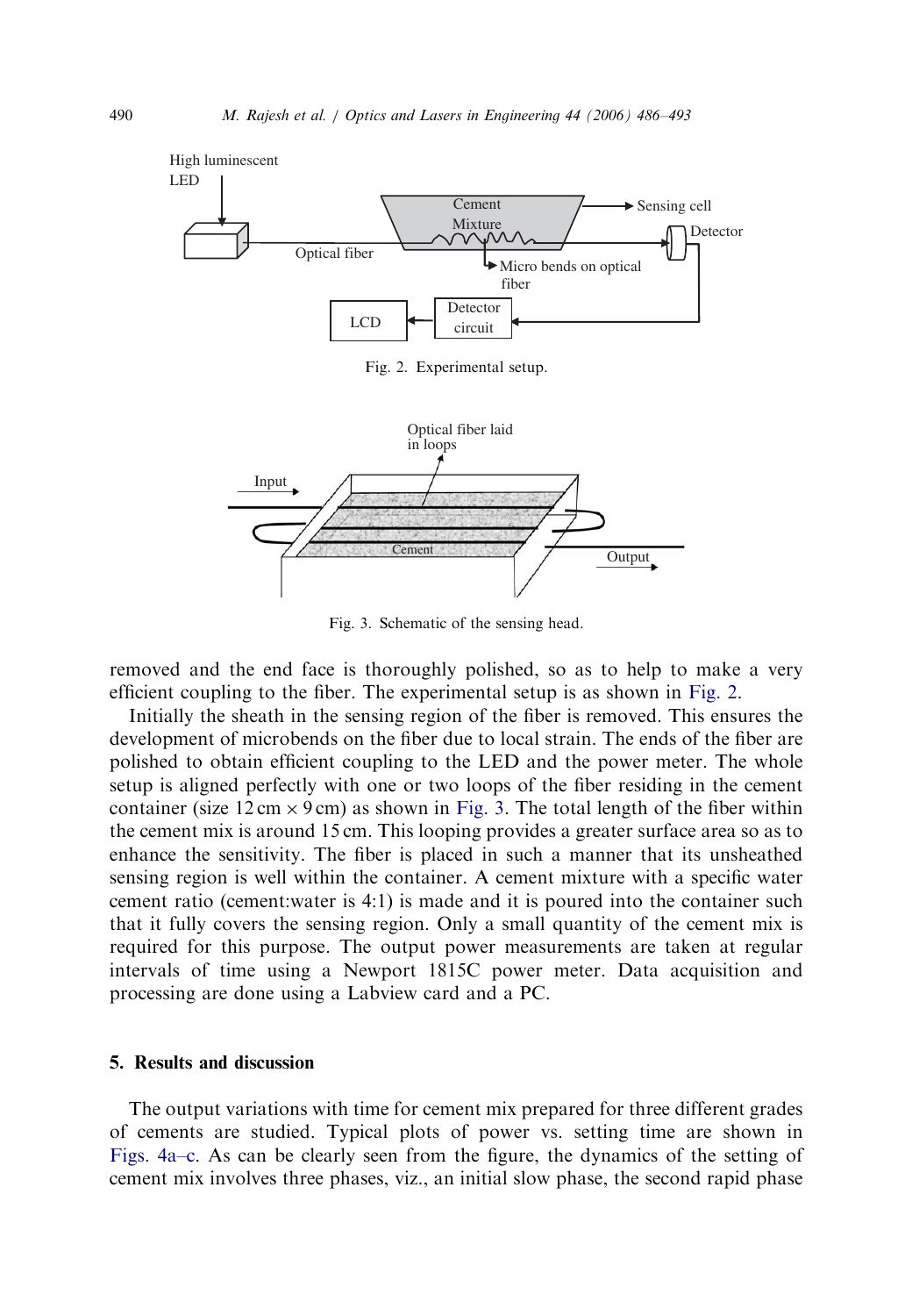<span id="page-5-0"></span>

Fig. 4. A typical graph showing time vs. intensity of a cement sample.

and the final slow setting phase [\[2\]](#page-7-0). During the initial phase, the cement loses its plasticity and becomes a thick paste. Here, we can infer that the cement mix starts the process of setting. During this phase, the cement passes through the initial and final setting processes as described in literature [\[1,2\].](#page-7-0) Then it enters the second phase, which is the most important and the fastest process in the whole phenomenon of setting of cement. For example the log–log plot of transmitted power vs. the setting time in the second phase [\(Fig. 5](#page-6-0)) provides the following information. In the case of blended and 53-grade cements, a power law behavior can be obtained as, viz.  $I(t)$  =  $C_1 t^{-0.96}$  and  $I(t) = C_2 t^{-0.93}$ , respectively, while in the case of 43 grade the corresponding relation is  $I(t) = C_3 t^{-0.12}$ , where  $C_1$ ,  $C_2$ ,  $C_3$  are constants. The setting times for the 53 and the blended grades are lower than that in the case of 43-grade sample. The commercial specifications also show that 53-grade and blended grade cements have similar setting properties. As per commercial specification, the 43 grade cement is slow setting, which is confirmed by our investigations [\[19\]](#page-7-0). In summary, by evaluating the setting properties of the second stage, one can determine whether the sample in question is showing the properties of the required grade. Thus, for verifying the data provided by the manufactures, we can determine the setting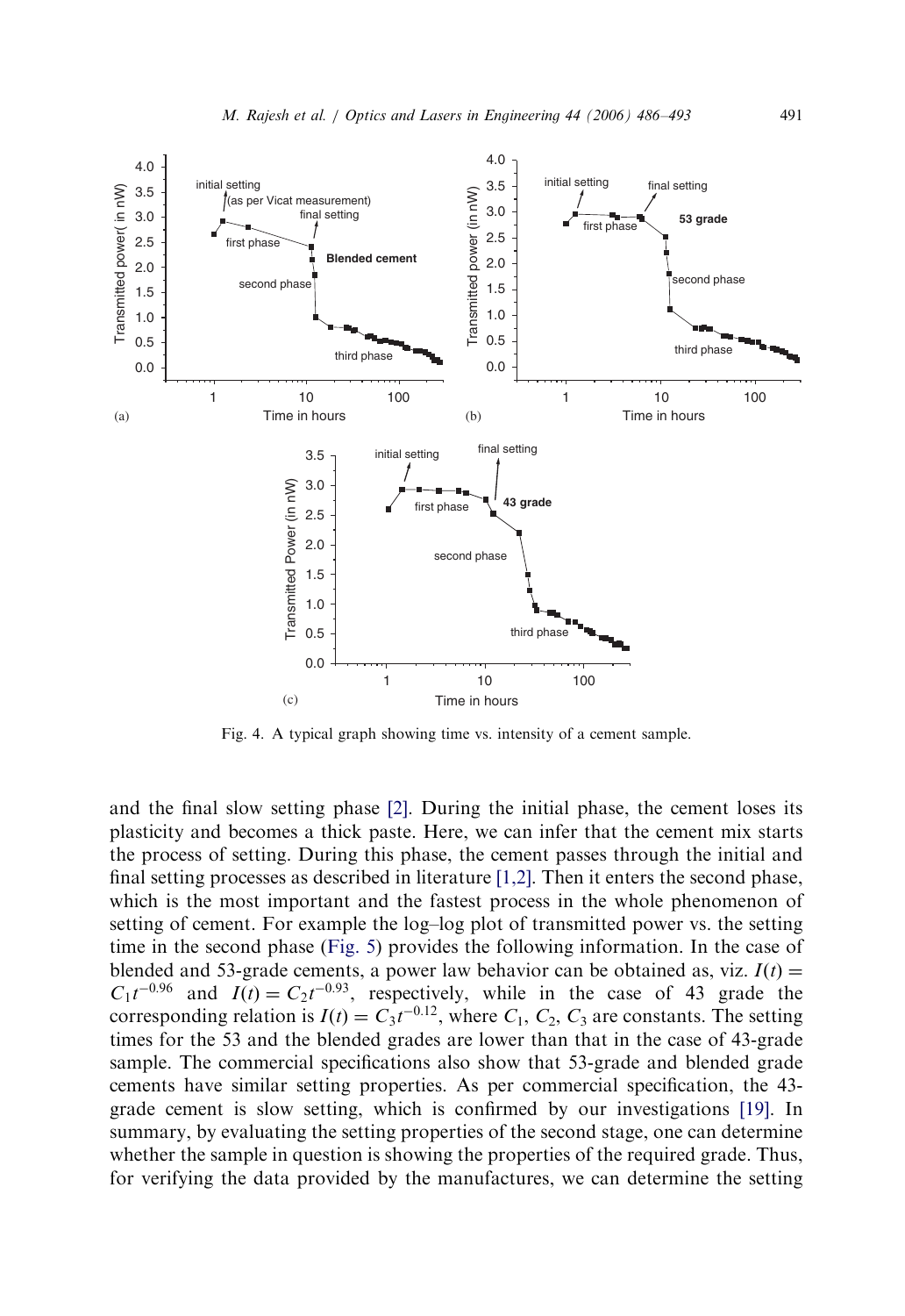<span id="page-6-0"></span>

Fig. 5. Log(t) vs.  $log(I)$  plot showing the power law dependency.

times and hence the quality of the cement samples. Observation during the third and final setting phase reveals that the cement mix attains its full strength in almost a month's time.

As mentioned before, the results from the Vicat experiment provides the details of the initial and final setting times. However, the results from the fiber optic smart sensor show the setting times given by Vicat apparatus but also the setting characteristics extending up to a few weeks. The so-called initial and final setting times are 160 and 420 min, respectively, for 43-grade cement, which agrees with the Vicat test.

The differences in setting behavior of cement mix have far reaching implications in civil works related to building constructions. A carefully incorporated fiber optic sensor during building construction will be helpful in identifying proper phases of concrete mix and the whole curing process, in general.

# 6. Conclusion

In conclusion, we have described an optical fiber smart sensor that can be used to monitor the setting characteristics of cement mix during civil construction activities. The optical fiber sensor described here is inexpensive and simple to implement. The sensor can be incorporated during the construction process and it has the advantage of being nonobtrusive while providing the possibility for continuous measurement during the entire lifetime of civil structure. Detailed analysis of the results with special reference to civil construction is in progress. Continuous monitoring of the civil structures using the embedded fiber optic sensor as described in this paper will be helpful in the deterioration measurements of the concrete structures as well.